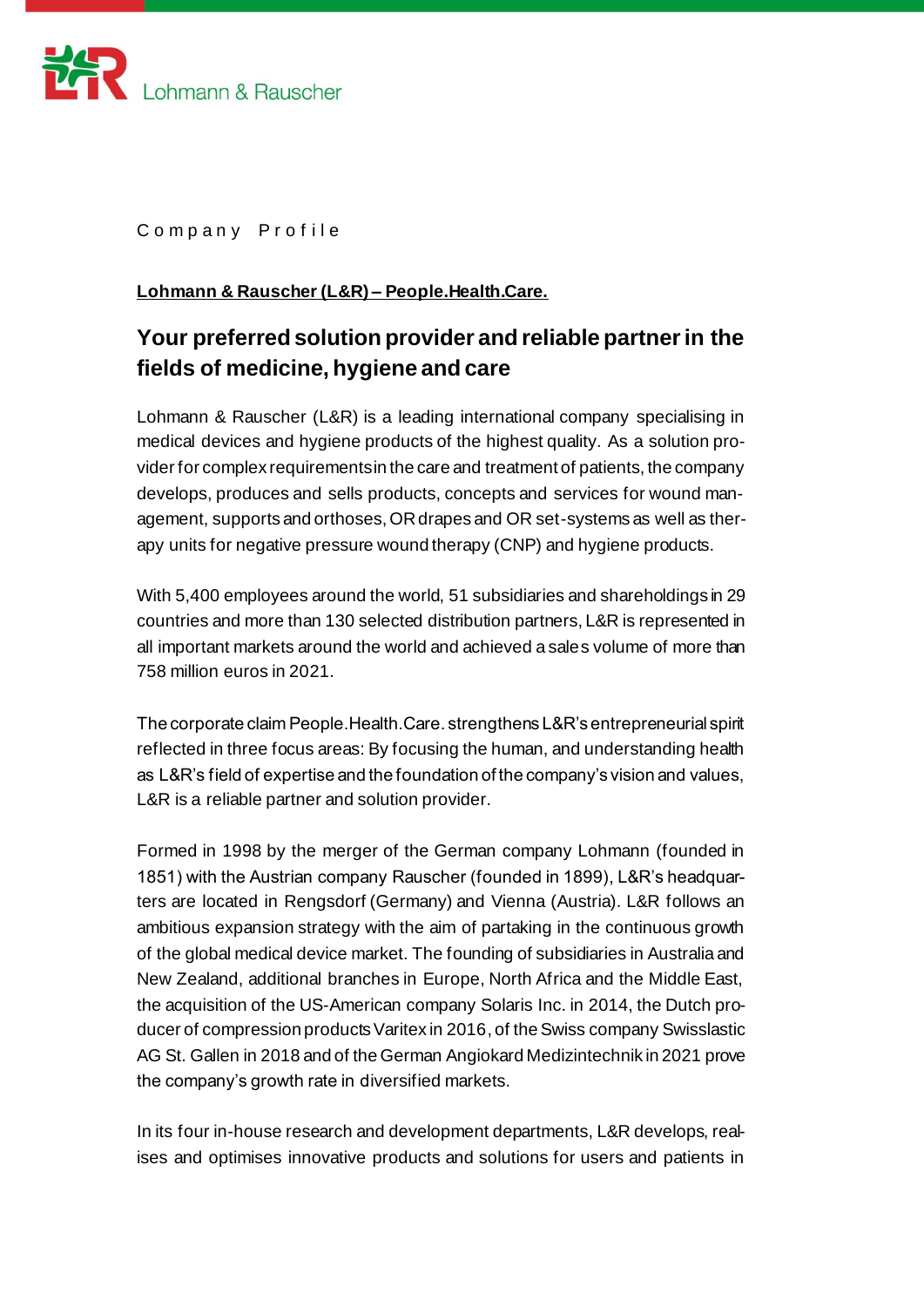

cooperation with a variety of different research institutions and in intensive exchange with doctors and nursing staff. These solutions are characterised by a high level of quality and functionality as well as an outstanding therapeutic efficacy. The company is regularly awarded by a range of specialist institutions for its innovative products, e.g. the British health authority NICE promoted the use of L&R's debridement pad Debrisoft<sup>®</sup> in its guideline and just recently the Austrian Economic Chambers (WKO) and the state of Lower Austria awarded Suprasorb® CNP EasyDress with the Lower Austria Innovation Prize 2016 in the 'Innovations for Industry' category.

L&R's portfolio includes 18,000 products, amongst which the company focuses not only Debrisoft®, the innovative monofilament fibre pad and Lolly, for quick, effective and virtually painless mechanical debridement, but also wound dressings of the Suprasorb® product range for moist wound management, L&R's system for negative pressure wound therapy (Suprasorb® CNP), compression products of the brands Rosidal® and Actico® as well as product solutions in the field of surface and hand disinfection.

L&R was also one of the first providers in Europe to develop ready-assembled "Kitpack®" set-systems for hospitals. Compiled according to customer specifications or per indication, they contain all the single-use medical devices required for surgery. Packaged sterile and ready for immediate use, the sets simplify the processes for surgeons and nursing staff, thus contributing to increased efficiency and safety in the OR.

The portfolio of different product and service solutions available from L&R is complemented by a wide range of training courses (L&R Academy), eLearning platforms and digital information and service offers (apps, order portals).

L&R's customers comprise doctors and nurses in hospitals and practices, pharmacists, medical supplies retailers and wholesalers. L&R's extensive range of service offers allows customers quick access to practice-relevant information. "Our corporate strategy is aimed at enabeling superior healthcare solutions worldwird. We develop, produce and distribute an outstanding portfolio with first-rate products and services with a focus on the requirements of and benefits for our customers. This is our ongoing contribution to the optimal and safe treatment of patients", stated Wolfgang Suessle, Chairman of the L&R Group's Executive Board.